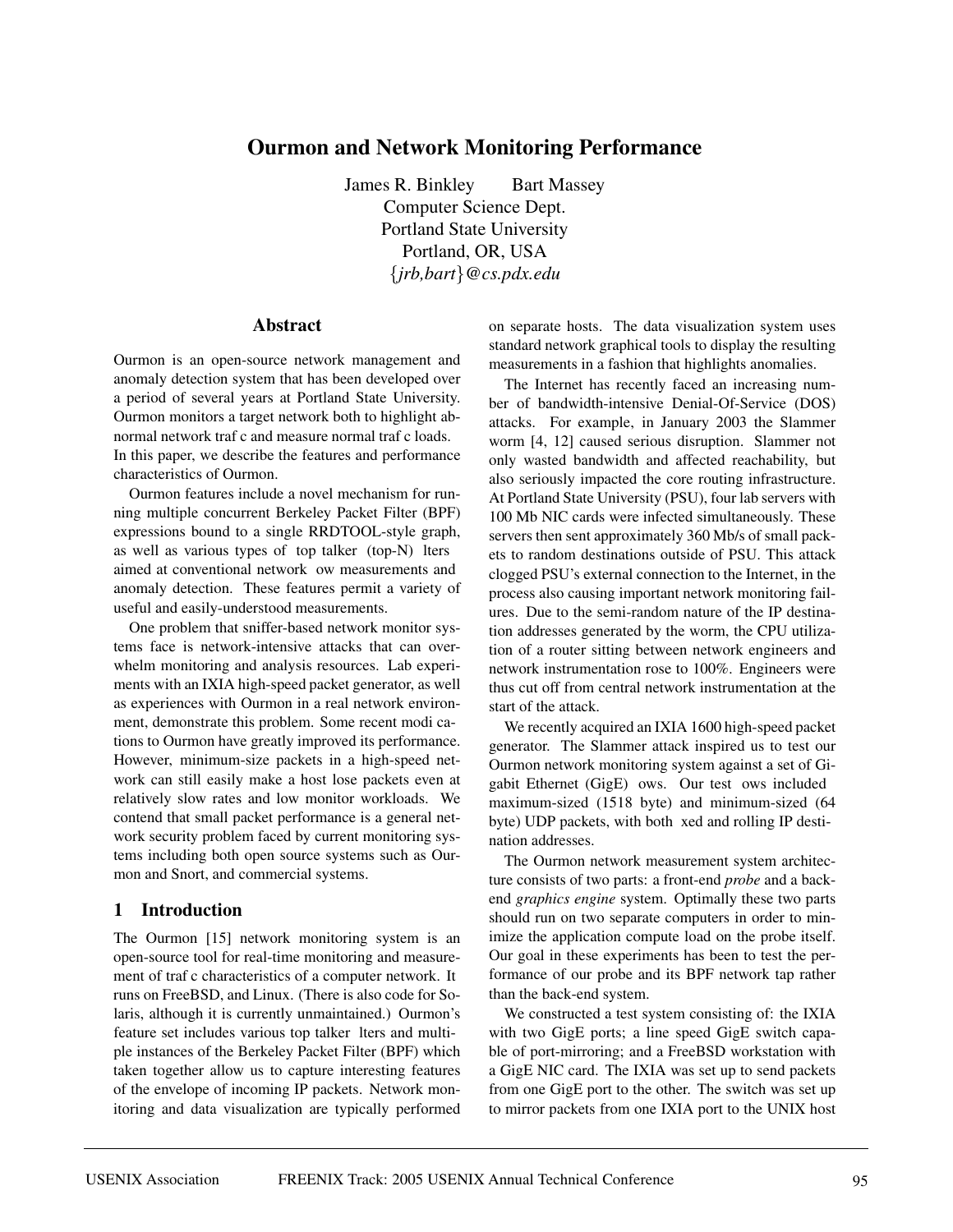running our front-end probe.

Like other tools including tcpdump [19], Snort[16], or Ntop [5, 14], the Ourmon front-end uses the BPF as a *packet tap*. The application takes a stream of unfiltered packets directly from a BPF kernel buffer fed by an Ethernet device, bypassing the host TCP/IP stack. The interface interrupts on packet input, and hands the trimmed packet (containing all headers through layer 4) to the kernel BPF filter buffer. The Ourmon probe application reads packets, subjecting each packet in turn to a set of configuration filters. It thus makes sense to separately test the performance of the BPF and the performance of the Ourmon probe filter system.

Our experimental questions include the following:

- 1. Using GigE with maximum or minimum-sized packets, at what bit rate can the underlying packet tap and buffer system successfully process all packets?
- 2. Using GigE with maximum or minimum-sized packets, what is the smallest BPF kernel buffer size (if any) for which all packets are successfully processed?
- 3. Ourmon has three kinds of filters: hardwired C filters, BPF-based interpreted filters, and a "top-N" flow analysis system (one of a set of top-N tuple types). Can we determine anything about the relative performance of these filters? If we are receiving a high number of packets per second, which of these filters can keep up?
- 4. With the Slammer worm, we know that semirandom IP destinations led to inefficient route caching in intermediary routers. What happens when we subject our top-N flow filter to rolling or semi-random IP destinations?

In section 2 we provide a short introduction to the Ourmon system. In section 3 we discuss our test setup. In section 4 we present test results. In section 5 we discuss possible means for improving our performance, including several small-scale application optimizations that have shown reasonable performance improvements. In section 6 we present related work. Section 7 contains a discussion of problems and future work. Section 8 draws some brief conclusions.

## **2 Introduction to Ourmon**

Our measurement work in subsequent sections focuses on the Ourmon probe rather than the graphics engine. However, in this section we give an overview of the complete Ourmon system. This serves to introduce Ourmon and to describe the basis of the measurement effort. To further these goals, we discuss the system at a high-level, introducing the basic feature sets which we call *filters*.



Figure 1: Ourmon network setup

We provide some probe configuration examples and a few sample visualizations. All visualizations have been taken from actual data produced from the Ourmon probe stationed in PSU's "network center" or DMZ. Ourmon is a complex system. While detailed workings of every feature of the Ourmon system are outside the scope of this paper, we attempt to give an overall understanding of system operation.

### **2.1 Architecture**

Ourmon is a "near" real-time web-based network monitor. Web-based data never lags reality by greater than one minute. The system (and its name) are inspired by SNMP RMON [22] monitors. The Ourmon probe assumes the port-mirroring functionality of Ethernet-based switches. A typical setup may be seen in Figure 1. Ourmon can be configured in many ways. At PSU, the Ourmon probe is placed in an internet gateway network so that we can see all traffic going to and from the Internet. In addition, within the PSU Maseeh College of Engineering and Computer Science, we use an Ethernet switch and set Ourmon up to watch important server traffic. An Ethernet switch is configured to mirror (duplicate) packets sent to its Internet connection on port 1. All packets received via the Internet port are copied to port 3, which is running the front-end Ourmon probe on a FreeBSD system using the BPF packet tap. Thus the probe setup is similar to that of Snort, which we show running on port 2 of the switch. The back-end graphics engine is not performance critical. It may run on a second computer, which need not be exposed to the Internet.

The probe, written in C, has an input configuration file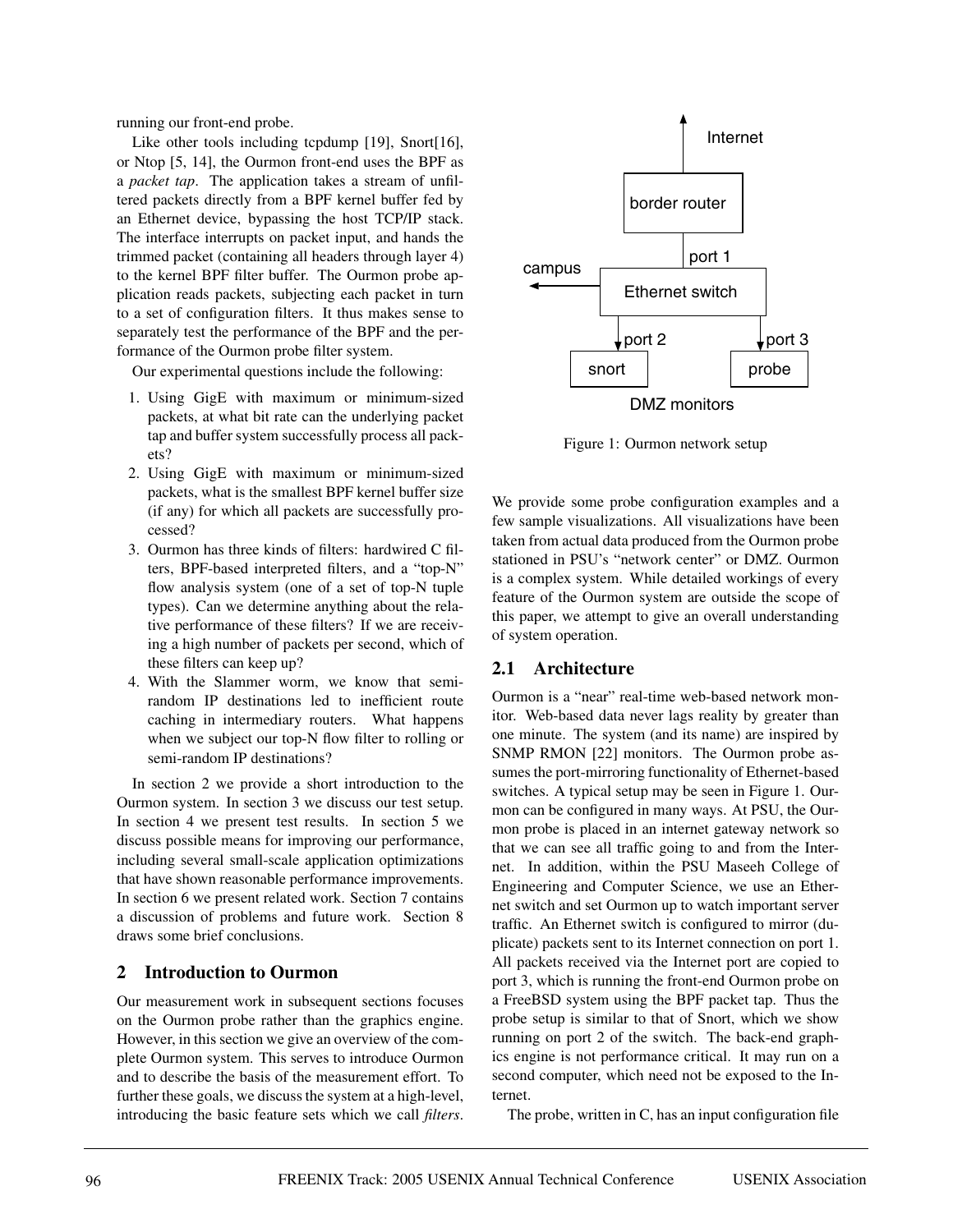and a main output statistics file. (Depending on the features used, other output files are possible.) The configuration file, *ourmon.conf*, specifies various named filters for the probe to use. Typically probe output is written to a small ASCII file, *mon.lite*, that summarizes the last 30 seconds of filter activity in terms of statistics recorded by each configured filter. Ourmon takes copious packet data and tries to summarize it in a statistical way, typically producing integers bound to BPF-based filters or lists of tuples. Tuples may be top-N flows or other top-N tuples typically keyed to an IP source "host". The goal is to produce small amounts of heavily summarized output data. All probe inputs and outputs are in simply-formatted ASCII, facilitating analysis and toolbased processing. If the graphics-engine is on a separate computer, the resulting output files may be copied over the network to that box. The graphics engine, in turn, produces various graphic outputs and ASCII reports for web display. This file transfer is a simple task, accomplished using standard UNIX tools. One typically uses a batch ssh script driven by crontab to accomplish the transfer by pulling data from the probe. Other file transfer programs including rsync, wget, or even NFS will also work. The probe is protected from unauthorized access via a host-based access control list.

The graphics engine, written in Perl, produces several kinds of graphics and reports. RRDTOOL-based [17] strip charts are used with BPF *filter-sets* and hardwired filters. A filter-set is a set of BPF expressions bound to a single RRDTOOL graph. RRDTOOL graphs are wrapped in HTML web pages to ease access. Web pages constituting a year of baselined data are available via the RRD logging system. Histograms and reports are used to display the top-N flow filter and other similar "top talker" tuple lists. A variety of logging is performed: raw logging of probe output; individual logs per top-N tuple; and report summarizers for some of the more interesting tuples. The resulting reports provide both hourly summaries for the current day, and summary data for the last week. Ourmon does not include a web server (we typically use apache). Our basic install provides a default installation of BPF-based filter-sets and top talker web pages, with individual web pages per filter, as well as a top-level web page for accessing the data.

Figure 2 shows the overall Ourmon system architecture. Upon installation, our configuration utility creates probe and graphics engine shell scripts. In the back-end graphic box, it also installs a set of static web pages which encapsulate runtime generated graphics and reports. The probe is started and stopped via its shell script and runs as a background daemon. It typically runs at boot. It takes the *ourmon.conf* input file, parses it, and



Figure 2: Ourmon software architecture

then reads packets from the command-line specified network device. It outputs various files depending upon configured filters including the primary *mon.lite* file and other optional secondary tuple files. The graphics engine script is responsible for transferring the raw probe data files to the display machine (if necessary), and invokes analysis tools to produce graphics for the web interface and also produces log information. The graphics engine script is invoked by cron once per minute and actually runs to completion twice per minute – hence the sample period is thirty seconds. The graphics engine places the graphics and some analyzed report data in the web output directory thus refreshing the data encapsulated by the web pages installed at configuration time. The script here also produces logging information not available on the web, which may be looked at for layer analysis. The user interface for the resulting display of data is the user's web browser of choice.

The Ourmon web interface is quite simple. Ourmon can be observed in operation in the PSU DMZ by visiting http://ourmon.cat.pdx.edu/ourmon with a graphical web browser. From there, a variety of RRDTOOL and other filter outputs are available. More reports can be accessed simply by clicking on the appropriate links. The top-level web page in general shows current RRDTOOL pictures, current histogram pictures for top-N data and also has links to some kinds of sample period or summarized daily reports. The top page may be viewed as a directory for the various RRDTOOL filters, and other kinds of filters. This is because it is intended that there should be at least one current picture for every filter type on the top level page. The top picture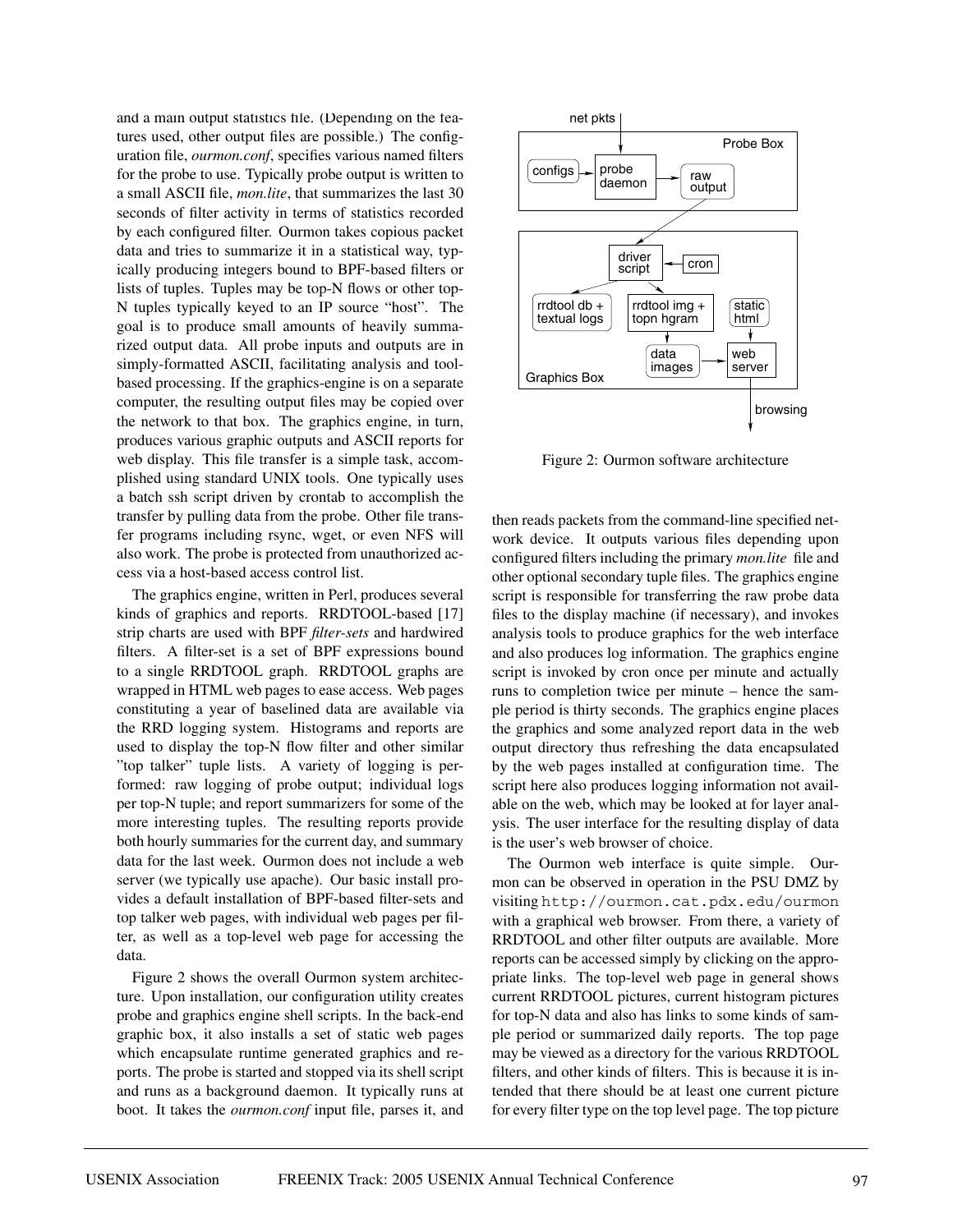may in turn lead to a link that provides more filter details on lower level pages. If we focus on RRDTOOL filters, each filter has its current graph for today on the top-level page with "now" on the right-hand edge of the picture. That graph in turn is a link that leads to a second-level page that has graphs for the current day (roughly), the current week, the current month, and the current year. Thus each RRDTOOL filter provides a year's worth of baselined data (this is a typical RRDTOOL toolset feature and is not a noteworthy Ourmon feature). Top-N data is similar. The current picture for the top 10 tuples is shown on the top page, and that picture in turn is a link to a second-level page that provides supplemental tuples. Because the current Ourmon front page is quite large, it is not practical to provide a screenshot. However, the displays shown in this paper give a good indication of the kinds of graphical display available.

### **2.2 Configuration and Use**

The Ourmon probe process uses the BPF in two ways. The BPF library is used to extract packets from the kernel BPF buffer system. Ourmon also allows the administrator to evaluate multiple concurrent BPF expressions in user mode. In the probe configuration file, a user can group logically related BPF expressions in a BPF filterset. Each expression in the set can be graphed as a separate line in a shared RRDTOOL strip chart graph in the back-end. Such filter-sets have a name, provided by the user in the front-end config. The back-end uses the filter name to synthesize an RRDTOOL database expression, and to create runtime graphics for any new filterset. We provide a collection of BPF filter-sets with our default install, many of which perform useful network anomaly detection tasks. It is also easy to configure new graphical outputs for Ourmon data. Graphical outputs are described using the "tcpdump" expression language as found in libpcap [19]. Tcpdump and other common network tools also use these filters. After creating a new probe configuration filter, the user must give it a unique name. A small amount of HTML, copied from our template files, is usually sufficient to glue the new filter to the supplied main page. We hope to further automate this process in a future release. Thus Ourmon may be easily extended by a user with a new BPF-based set of expressions.

As one example, Figure 3 shows a simplified probe configuration for one BPF filter-set. This filter-set groups the performance of five application services together and uses one BPF expression each for ssh, combined P2P protocols, web, FTP, and email. Probe output is not intended for human consumption, but is useful for debugging. The probe output for the filter above over a snapshot period might look like this:

| bpf "ports" "ssh" "tcp port 22"  |  |  |  |  |
|----------------------------------|--|--|--|--|
| bpf-next "p2p" "tcp port 1241 or |  |  |  |  |
| tcp port 6881"                   |  |  |  |  |
| bpf-next "web" "tcp port 80 or   |  |  |  |  |
| tcp port 443"                    |  |  |  |  |
| bpf-next "ftp" "tcp port 20 or   |  |  |  |  |
| tcp port 21"                     |  |  |  |  |
| bpf-next "email" "tcp port 25"   |  |  |  |  |
|                                  |  |  |  |  |

Figure 3: Ourmon probe configuration

bpf:ports:5:ssh:254153:p2p:19371519: web:41028782:ftp:32941:email:1157835

Thus ssh/p2p/web/ftp/email byte counts will all appear in the same RRDTOOL graph as in Figure 4.

The filter configuration allows the user to name the composite filter-set graph "ports". This is accomplished using the "bpf" configuration tag. This tag provides a line label and initial expression for the graph. The configuration tag "bpf-next" adds another BPF expression to the graph. The graph may be terminated one of several ways, including a new "bpf" tag, which starts a new graph. Overall, five separate user-mode BPF configuration expressions like "tcp port 22" are mapped to appropriate line labels ("ssh") in the same graph. (This graph is taken from the PSU DMZ and shows web traffic and P2P traffic as the biggest bandwidth consumers.) The probe executes the user-mode BPF runtime expressions on the incoming packet stream from the packet tap, counting matching bytes or packets. At the sample period timeout, it outputs the *mon.lite* file. In this case, the file includes the name of the filter-set and line label / byte count tuples for each BPF expression. Note that multiple BPF filter-sets are possible. Thus many separate BPF expressions can be executed in the probe application. At the time of writing, the current PSU DMZ probe software is running around 80 BPF expressions in twenty filter-sets.

Ourmon also supports a small set of "hardwired" filters programmed in C and turned on via special filter names in the configuration file. For example, a hardwired filter counts packets according to layer 2 unicast, multicast, or broadcast destination address types. One very important filter called the *packet capture* filter includes statistics on dropped and counted packets provided directly from the BPF kernel code. The packet capture filter is fundamental. It is used to determine when the kernel BPF mechanism plus application mix is overloaded in our testing. Typical front-end output in the *mon.lite* file for that filter and the layer 2 packet address type filter might look like this:

```
pkts: caught 53420 drops: 0
fixed_cast: mcast: 2337215:
unicast: 15691896: bcast: 0:
```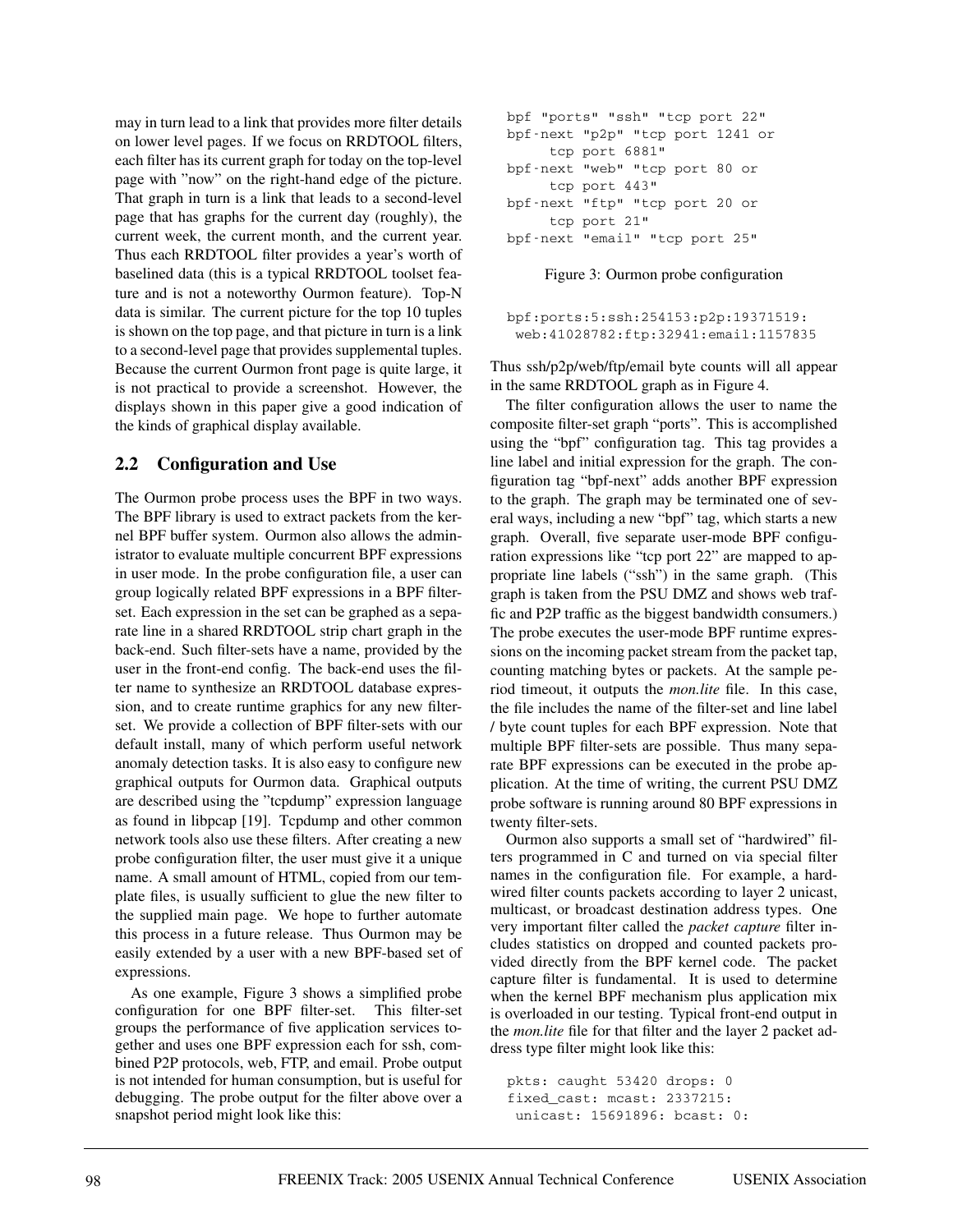

Figure 4: A BPF filter-set graph showing application byte counts

The *packet capture* filter ("pkts") output shows that the packet tap during the last sample period caught 53240 packets and dropped none. In Figure 5 we show an example back-end graph for this filter. The upper line in the figure indicates captured packets: the lower line indicates drops. This graph is from our DMZ during the day of a Slammer re-infection. It can be seen that the Ourmon probe, at the time running on a Pentium-3, has caught the attack even though many packets have been dropped. This is a real-world example of small packets causing a monitor system to underperform. We have also seen distributed TCP SYN attacks cause the same phenomenon.

The third and last filter class in Ourmon are top-N based filters. Top-N filters produce a sublist of limited set size: the top-N elements of the entire sorted list. The list is characterized by a tuple that includes a key and a set of integer counters. In some cases a nested list of tuples might include sampled destination ports or other data. Tuple keys may be as simple as an IP source address. This has proven to be a very profitable focus for network summarization and anomaly detection. An IP flow from the top-N flow filter can also be a tuple key. Tuple-based filters currently include:

- 1. The traditional top-N talker flow filter that tells us the top IP, TCP, UDP, and ICMP flows. We view this filter as typical of its class: in this paper we focus only on measurements related to this filter.
- 2. A top-N port monitor that tells us which TCP and UDP ports are the most used.
- 3. A top-N TCP SYN monitor that is quite useful in

anomaly detection. It includes a basic top talker graph to tell us which IP hosts are sending the most SYNS. It also includes several important anomaly detection functions including a *port signature report* that reveals "noisy" hosts with a set of sampled destination ports. These hosts are typically P2P systems or scanners or hosts infested with worms. An RRDTOOL-based worm graph gives us a count of such noisy hosts at any one time. This SYN tuple filter is the focus of much ongoing research.

- 4. A top-N scanning monitor that tells us which hosts are doing IP destination scanning, and which hosts are doing L4 (TCP and UDP) destination port scanning.
- 5. A top-N ICMP error monitor that tells us which hosts are generating the most ICMP errors and as a side effect, which systems have created the most ICMP errors with UDP packets.

When configured to use the top-N flow filter, the probe builds up a hash-sorted list of IP flows over the sample period and writes the top-N, say 10 to 100, IP flows to the main output file. It also writes subsets of the IP flow including TCP, UDP, and ICMP flows. The graphics-engine takes this information and produces graphical histograms and text report summaries hourly. The key for this tuple type is a flow. A flow is a five-tuple consisting of IP source, IP destination, IP next protocol, L4 source port, and L4 destination port. See Figure 6 for an example of back-end graphics for the top-N report: we show a DOS attack on a local IT administrator's host machine. The top six flows in the graph con-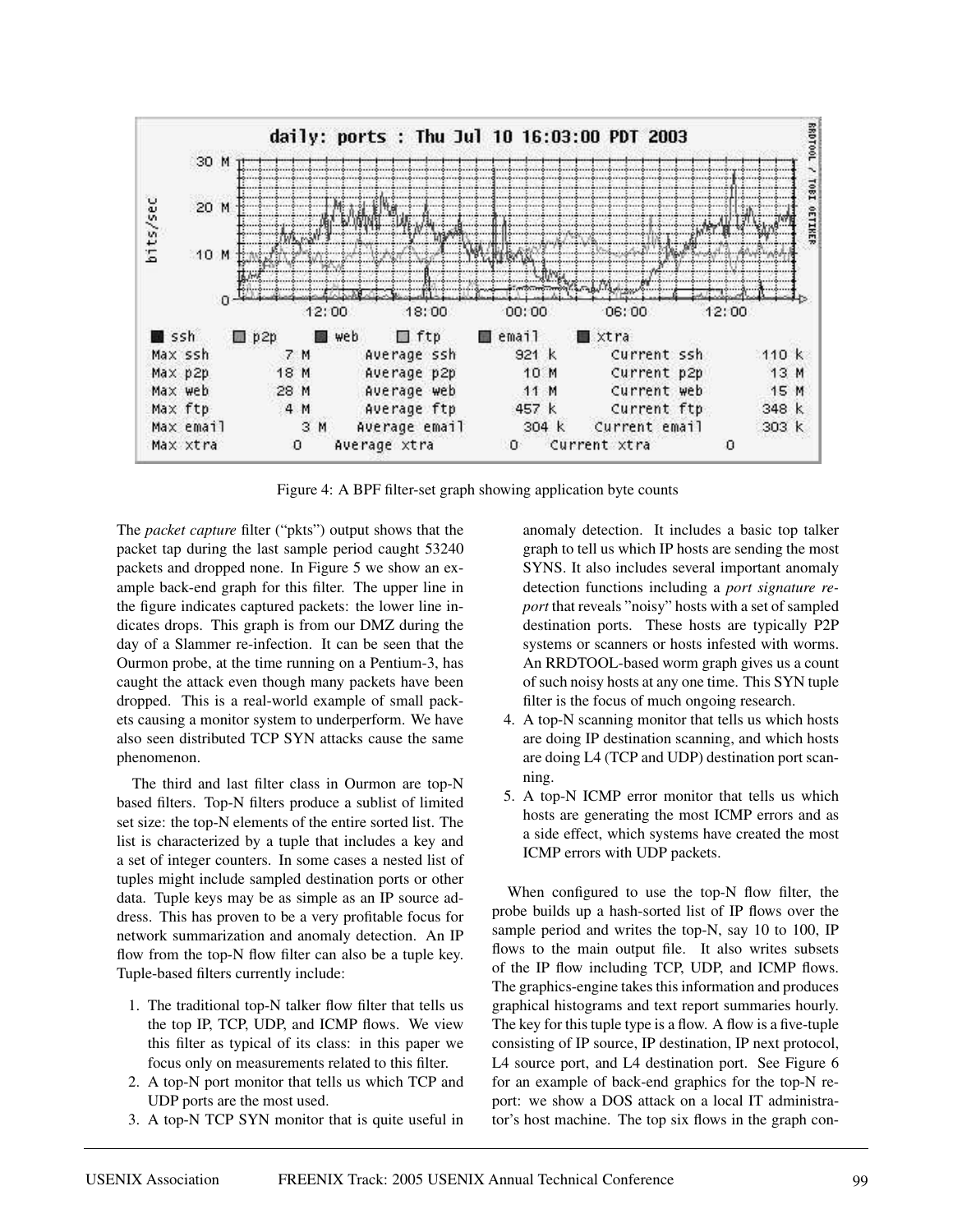

Figure 5: The packet capture filter graph showing counts and drops during a slammer attack

stitute the attack. The attack packets were launched over Internet2 using a spoofed IP source address and unfortunately clogged our Internet1 connection (a DS-3 at the time). Multiple UDP flows, each around 1.5 Mb/s, are shown. This picture is of historic significance to us as it was discovered during a "demo" on the first day that Ourmon was ever deployed in PSU's network. This result emphasized to us the fact that Ourmon is not just a networking monitoring system, but also an anomaly detection system.

In summary, the front-end has three kinds of filters: hardwired C filters, user configurable BPF filter-sets, and top-N tuples including a flow filter. We are interested in the execution cost of each of these three kinds of filters. Of our tuple types, we have chosen the top-N flow filter as representative of its class. It is also the first filter type developed in its class so we thus have the most experience with it. A user may program any number of BPF filter-sets and this complicated the analysis somewhat.

The *packet capture* filter is especially important, as it serves to tell us when we are losing packets. We can view this as an important indicator that the combined kernel and probe application system is in failure mode. An important cause of failure is too much work done at the application layer, causing the application to fail to read buffered kernel packets in a timely manner.

## **3 Experimental Setup**

The hardware used in our testing consists of three pieces of equipment:

1. An IXIA 1600 chassis-based packet generator with a two port GigE line card. One port sends packets and the other port receives packets.

- 2. A Packet Engines line speed GigE switch. Three ports on the switch are used: one for the IXIA send port, one for the IXIA receive port, and a third port connected to the UNIX host for mirroring the IXIA  $flow$
- 3. A 1.7 GHz AMD 2000 computer system. The AMD processor is roughly comparable to a 2GHz Intel Pentium 4 processor. The system motherboard is a Tyan Tiger MPX S2466N-4M. The motherboard has two 64-bit PCI slots. We use a SysKonnect SK-9843 SX GigE card in one of the slots.

Software used includes Ourmon 2.0 and 2.4, (2.4 at the time of writing), along with the 0.7.2 libpcap [19] library. The host operating system is FreeBSD 4.9, running only the Ourmon front-end probe.

We set up the IXIA to send either minimum-sized packets or maximum-sized Ethernet packets. One port on the IXIA sent packets through the switch to the other IXIA port. All packets were UDP packets.

The IXIA allows the user to select an arbitrary packet sending rate up to the maximum possible rate. It can also auto-increment IP destination addresses. We used this feature as an additional test against the top-N filter.

According to Peterson [7] the maximum and minimum theoretical packet rates for GigE are as shown in Table 1. We used these values as a measurement baseline. We observed that the IXIA 1600 can indeed generate packets at nearly 100% of this rate for both maximum and minimum-sized packets. We used these numbers to make sure that our Ethernet switch did not drop packets. We hooked both IXIA GigE ports up directly to the switch and sent packets from one IXIA port to another.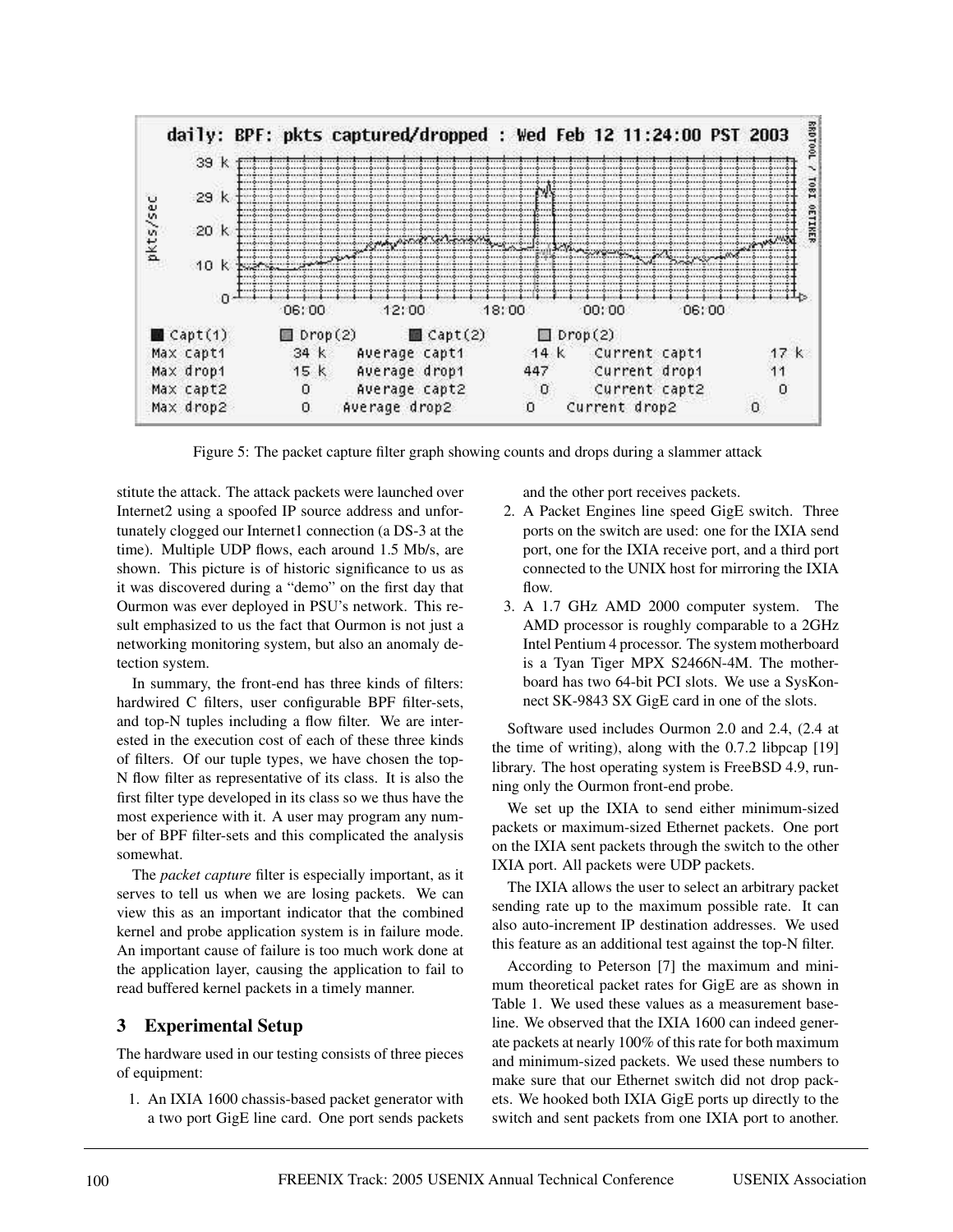

Figure 6: Top-N UDP flow histogram showing a DOS attack

| Table 1: GigE rates |                   |         |  |
|---------------------|-------------------|---------|--|
|                     | B <sub>/pkt</sub> | pkt/s   |  |
| min                 | 64                | 1488000 |  |
| max                 | 1518              | 81300   |  |

The IXIA's built-in counters at the receive port reported the same packet counts as at the send port.

The test methodology involves setting up a UNIX host with a driver script and some set of Ourmon filters. The front-end probe is started, and the IXIA is configured to send min or max packets at some fraction of the maximal rate. Ourmon is configured with some combination of hardwired, user-mode BPF, and the top-N filter as desired. The test flows are then started on the IXIA, and the results observed using the *mon.lite* output file.

The test script is the Bash Shell script shown in Figure 7. The FreeBSD *sysctl(8)* command is used to set the kernel BPF buffer size. This is because recent versions of the pcap(3) library on FreeBSD will automatically size the buffer to be used by the client application to match the kernel buffer size. It should be noted that the traditional size of the kernel BPF buffer is typically small (a few KB/s), as it was originally intended for the tcpdump sniffer. The parameters to the Ourmon probe program tell it to take input from a local configuration

```
#!/bin/sh
BSIZE=1048576
sysctl -w debug.bpf_bufsize=$BSIZE
sysctl -w debug.bpf_maxbufsize=$BSIZE
./ourmon -a 5 - I sk0 - m / dev/ tty \setminus-f ./ourmon.conf
```
#### Figure 7: Test script

file, to dump the output information to the screen every five seconds, and to use the SysKonnect card as the input interface.

Tests were run using either maximum-sized or minimum-sized packets. If we dropped packets, we attempted in every case to eliminate packet drops by increasing the kernel BPF buffer size (BSIZE above). If that failed, we then reduced the IXIA's send rate until all packets were transmitted.

For testing, we identified five interesting categories of Ourmon filters and constructed filter tests for these categories.

*null:* The packet capture filter is on by default and is the only filter used.

*hard:* The hardwired C filters as a group. *bpf:* BPF filters as one or more filter-sets. *top-n:* The top-N flow filter mechanism.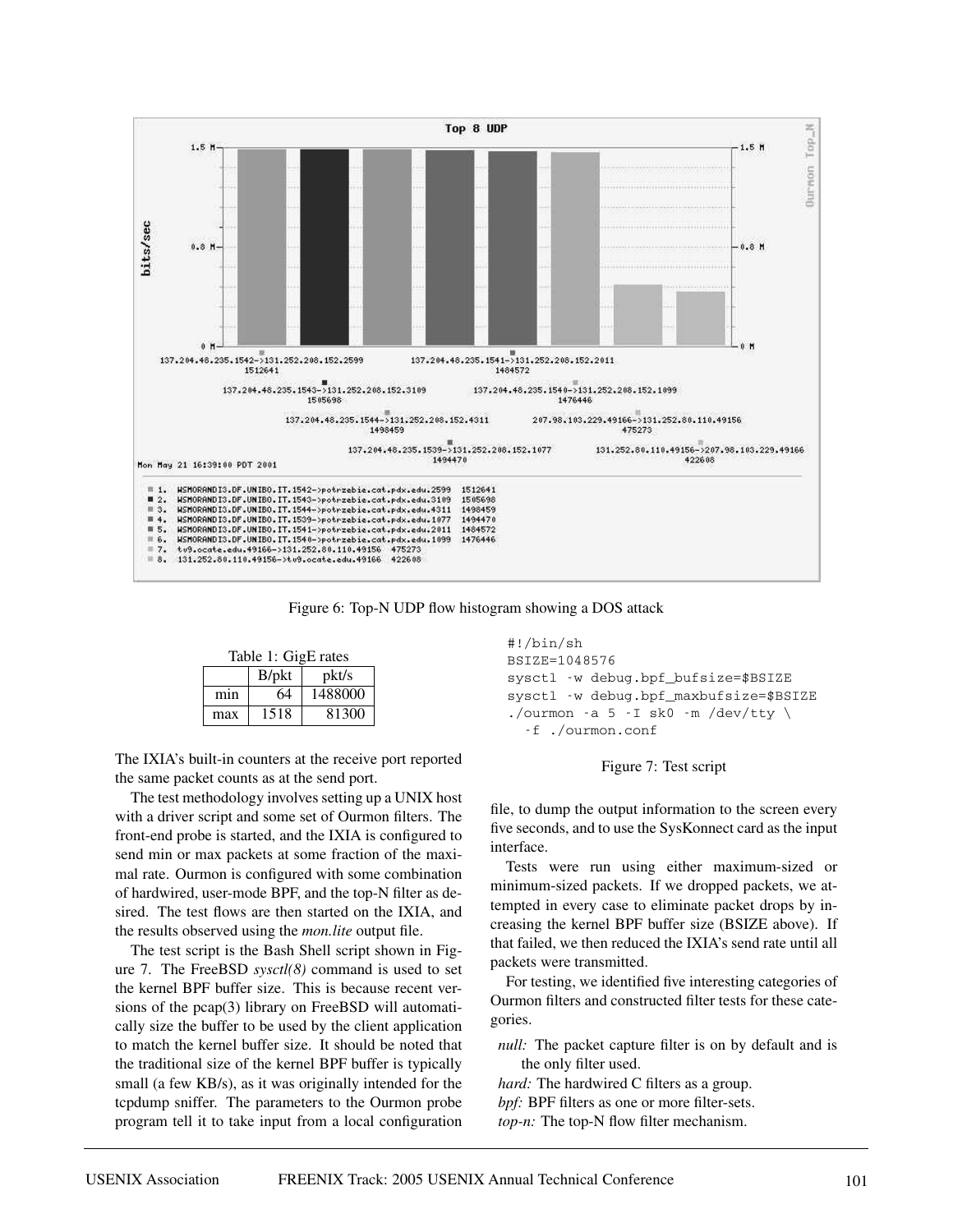| Taoic 2. Inaxhirthii 1 acket 103ts |            |       |            |       |
|------------------------------------|------------|-------|------------|-------|
| test                               | <b>BPF</b> | top-n | <b>BPF</b> | drop  |
|                                    | sets       | flows | min(KB/s)  | rate  |
| null filter                        |            |       | 128        | $0\%$ |
| hardwired                          |            |       | 128        | $0\%$ |
| top-n                              |            | 1000  | 128        | $0\%$ |
| top-n                              |            | 10000 | <b>XXX</b> | 80%   |
| <b>BPF</b>                         | 1          |       | 128        | $0\%$ |
| <b>BPF</b>                         | 4          |       | 128        | $0\%$ |
| <b>BPF</b>                         | 8          |       | 128        | 20%   |
| <b>BPF</b>                         | 8          |       | 7168       | $0\%$ |
| test config                        |            | 1000  | 7168       | $0\%$ |

Table 2: Maximum Packet Tests

*combo:* A simple combination of all filters.

The null filter tells us whether or not the BPF in the kernel was losing packets, as its count/drop information is taken from the operating system. The hard, bpf, and top-N filter categories were tested individually in order to determine if the filter type itself had an impact on the overall performance. The six hardwired C filters available at the time of testing were used in the tests. The bpf tests were based on a filter-set that had 4 simple expressions in it. The individual BPF expressions were configured to capture TCP ports that could not match the output of the IXIA (UDP packets). It seemed reasonable for BPF expressions to always fail to match.

Repeatedly testing the top-N filter with the same IP flow would yield no new information. Therefore, for the top-N test we used a rolling IP destination setup where each subsequent UDP packet within a set of 1000 or 10000 had a different IP destination. This could be said to be a rough simulation of the Slammer worm, with its variation in IP destinations.

### **4 Test Results**

Test results fall into two basic categories, which are reported separately: tests with maximum-sized packets, and tests with minimum-sized packets.

### **4.1 Maximum Packets**

In this set of tests, packets were always 1518 bytes, the normal maximum MTU for Ethernet packets. (This works out to a 986 Mb/s flow of UDP packets). Tests included the null, hardwired, top-N (with different destination flow counts), bpf, and combo tests.

The test results are summarized in Table 2.

The flow rate was set to maximum. The drop rate therefore shows packets lost at GigE speeds. In the null case, the configuration *almost* worked with the typical BSD default BPF buffer size of 4 KB/s. However, some packets were lost at a 30 second interval. This may have had something to do with an operating system timer. In-

| Table 3: Minimum Packets and Null Filter |                    |  |  |
|------------------------------------------|--------------------|--|--|
| $BPF$ buff $(KB/s)$                      | drop thresh (Mb/s) |  |  |
| 32                                       | 53.33              |  |  |
| 128                                      | 68.52              |  |  |
| 256                                      | 76.19              |  |  |
| 512                                      | 76.19              |  |  |

creasing the kernel BPF buffer size to 128 KB/s resulted in perfect transmission, even after adding in the hardwired filters.

The top-N flow filter worked with no loss at 1000 flows and completely failed at 10000 flows. Larger BPF buffers did not help (shown as XXX in the table). This is the most significant failure case with maximum-sized packets. Decreasing the IXIA flow rate to 45 Mb/s resulted in perfect transmission. For the bpf tests, we increased the number of filters to 8 sets (32 BPF expressions) before running into some loss. At that point, we increased the kernel BPF buffer size. We found that a very large buffer of 7 MB/s could indeed get us back to lossless transmission. With the combo configuration  $(hard + top-n + 1)$  bpf set) we did not experience any loss. Note however that we used only 1000 flows with the top-N filter.

# **4.2 Minimum Packets**

Attempts to capture maximum-rate flows of minimumsized packets (64 bytes) uncovered serious problems. We therefore report our results as a series of small experiments. Each experiment focuses on a different test domain.

# **4.2.1 Null Filter Only**

With the null filter, we are not doing any significant application work. Consequently, this test determines whether the kernel driver and buffer subsystem plus the application read can actually capture packets. It was not always possible to capture all packets even in the null filter case. Instead we attempted to determine the effect of the kernel BPF buffer size on drop rates as shown in table 3.

A buffer size of 256 KB/s appears optimal. At this size the system begins to drop packets at 76 Mb/s. Larger kernel buffers do not improve the result. Of course the most important aspect of this test is that we cannot capture more than around 10% of the GigE stream without loss. (Note that packet overhead for minimum packets results in a maximum data flow of around 760 Mb/s.)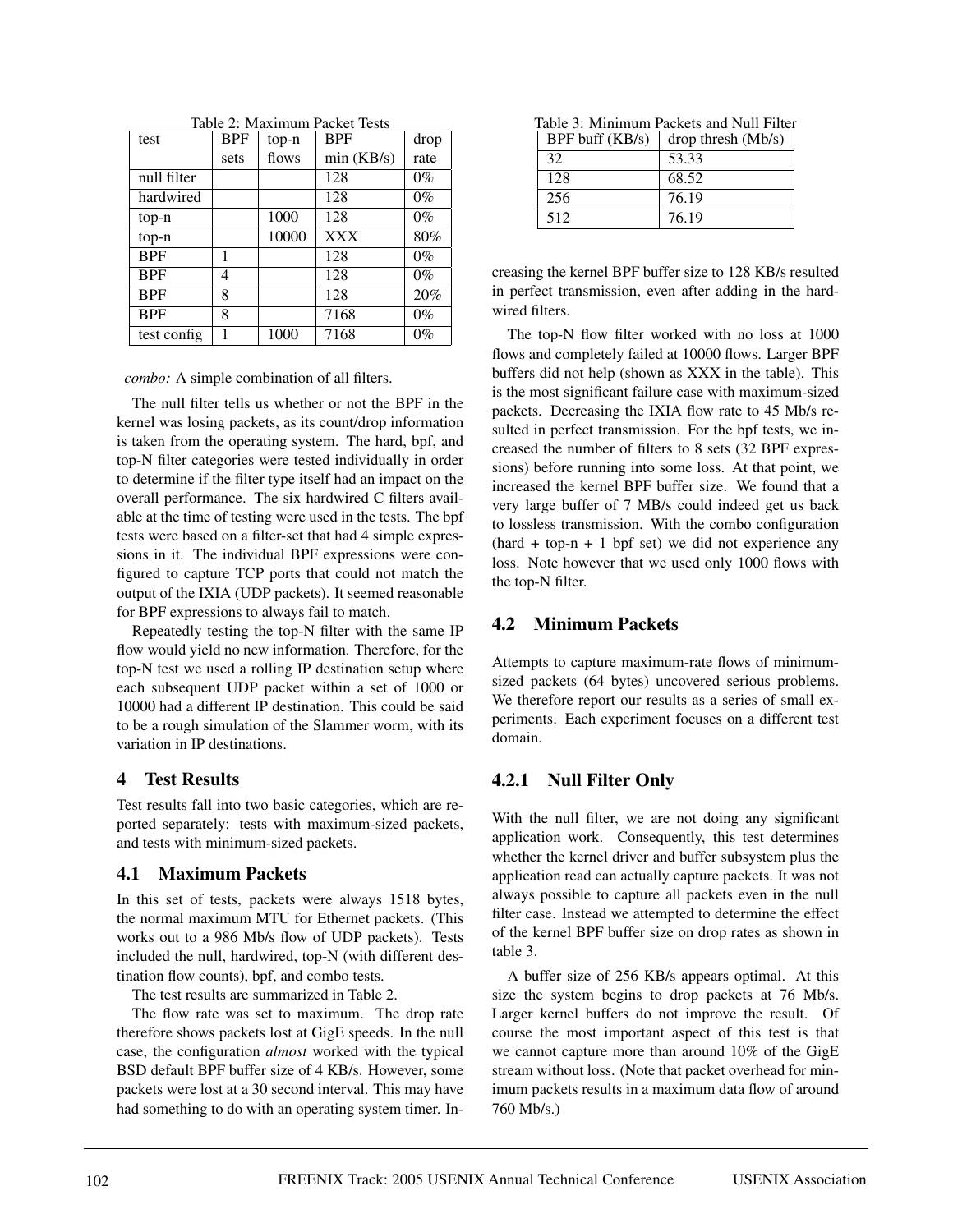|  | Table 4: Hardwired and BPF Tests |  |
|--|----------------------------------|--|
|  |                                  |  |

| test       | <b>BPF</b> sets | flow $(Mb/s)$ | drops |
|------------|-----------------|---------------|-------|
| hardwired  |                 | 76            | $0\%$ |
| <b>BPF</b> |                 | 68            | $0\%$ |
| <b>BPF</b> |                 | 53            | 0%    |

Table 5: Minimum Packets—top-N Tests

| flows | drops | buffer $(KB/s)$ | flow $(Mb/s)$ |
|-------|-------|-----------------|---------------|
|       | $0\%$ | 256             | 76            |
| 100   | $1\%$ | 256             | 76            |
| 1000  | 25%   | 256             | 76            |
| 1000  | $0\%$ | 256             | 45            |
| 10000 | 50%   | $\ast$          | $\ast$        |

### **4.2.2 Individual Filter Types**

Having determined baseline drop rates using the null filter, we could now proceed to measure the impact of other filter types. In the bpf filter-set tests, we tried both one and two filter-set configurations. In the top-N filter test, we varied the number of simultaneous flows. Table 4 shows the results for the hard and bpf tests. Table 5 shows the results for the top-N tests.

Hardwired filters appear to have no impact on performance. The bpf filters have some performance impact, visible even at a modest 76 Mb/s transfer rate. At this transfer rate, 1000 unique flows is stressful for the top-N filter. However reducing the flow rate to 45 Mb/s allows the filter to keep up with the data. 10,000 unique flows cannot be handled with any kernel buffer size at any measured transfer rate.

### **4.2.3 Combination filtering**

In this experiment we measure the combo filtering previously discussed. Here we vary only the flow rate, holding the buffer size constant at 256 KB/s and the number of flows constant at 1000. Table 6 shows the results.

We see that we must reduce the flow rate to roughly one-half maximum in order to prevent drops. This is probably because of the impact of 1000 flows on the top-N filter. The filters here are in truth fairly minimal, as there is only one BPF filter-set. In reality one would want more filter-sets to get better traffic information. The bottom line is that we must reduce the flow rate to 38 Mb/s for even a modest amount of work to be performed without packet loss. Not only are small packets hard to deal with even for bare-bones applications that do no real work in processing them, but real levels of work will likely reduce the amount of processing power to very small throughput rates.

Table 6: Minimum Packets—All Filter Types

| flow $(Mb/s)$ | drops |
|---------------|-------|
| 76            | 44%   |
| 68            | 37%   |
| 53            | 18%   |
| 45            | 03%   |
| 38            | $0\%$ |

### **5 Mitigation**

The poor performance of the Ourmon probe on even modest flows of small packets was of obvious concern. In the real world in PSU's DMZ we feel that Ourmon is useful as an anomaly detector even under conditions of severe packet loss. Indeed, such a loss constitutes an anomaly indicator in its own right. Nonetheless, the exhibited performance of Ourmon in the lab on minimumsized packets was unexpectedly poor. This poor performance was a threat to some of the conclusions reached in real-world use. Several strategies were thus pursued in improving probe efficiency.

The top-N flow filter has been both one of Ourmon's most useful tools and one of its least performant. It was observed that the hashing/caching strategies and data structures used in the initial implementation of this feature could be vastly improved. In optimizing the flow filter code, our main strategy was aimed at improving the runtime hashing mechanism. A simple but key improvement was in choosing an appropriate size for the hash buffer. The hash function and hashing strategy were also changed to directly address the problem of hashing a traditional flow tuple. Other efficiency improvements included inlining the basic search and insert functions and the hash function itself.

The user-level interpreted BPF filter performance was also a cause for some concern. Our real-world PSU DMZ probe has recently been seeing peaks around 40000 pkt/s, and has had 80 BPF expressions in its configuration. The top-N flow filter used to be the main bottleneck. Over a number of years we have increased the number of BPF expressions used in our DMZ and have made the BPF sub-system the new contender for that honor. Our idea for improving packet filtering performance was not a particularly clever one, but was quite effective.

We have created a simple runtime facility, CBPF, for hand-coding commonly used BPF expressions as C subroutines. The probe configuration file may refer both to BPF expressions and to CBPF functions. One may thus optionally replace a commonly-used interpreted BPF expression with a call to a C function via a function jump table. For example, roughly half of the BPF expressions we are using in our DMZ simply watch subnets.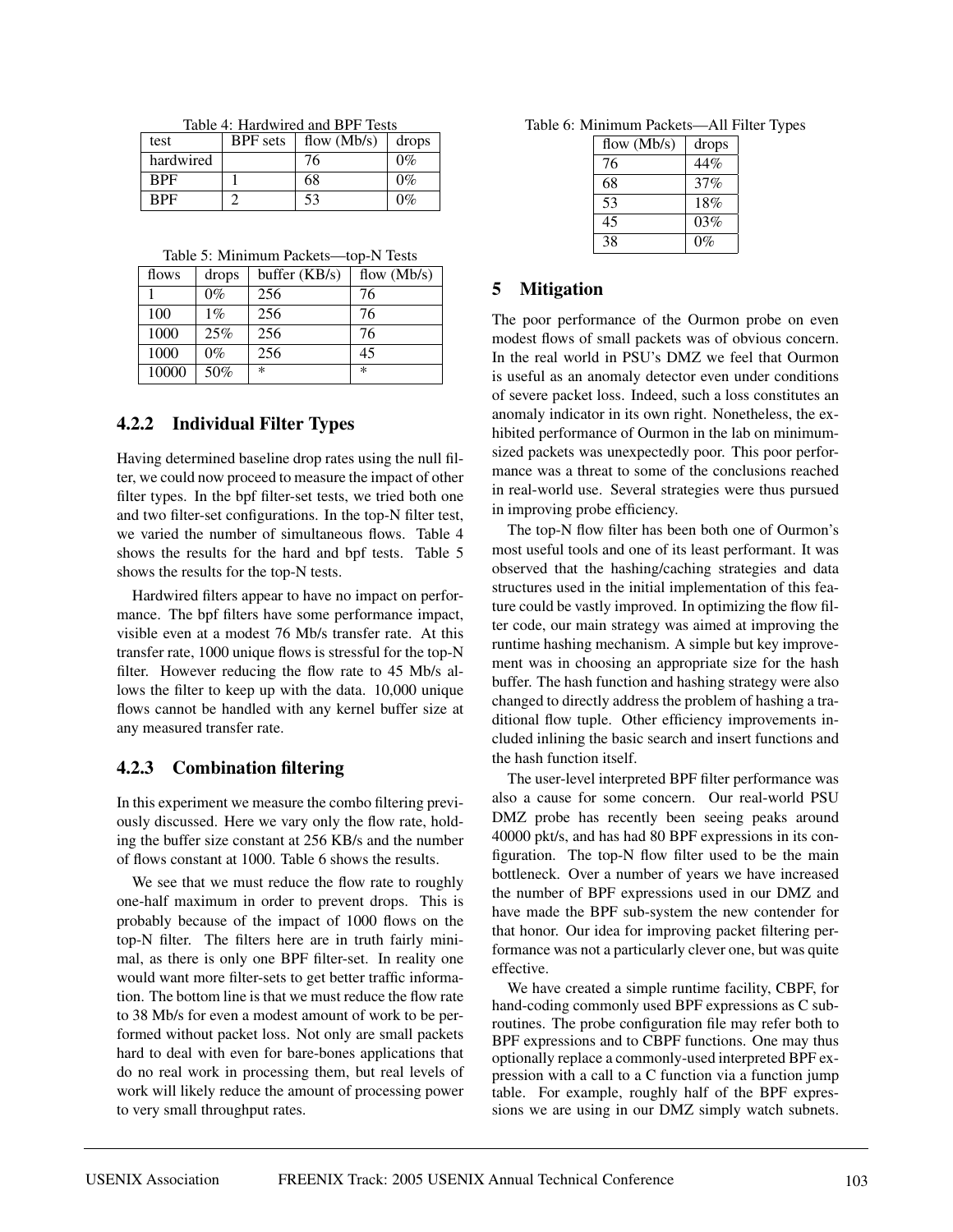Consider this sample BPF subnet-recognizing expression from a configuration file:

```
bpf "subnets" "subnet 1"
  "net 192.168.1.0/24"
```
The CBPF replacement for this is simple:

```
cbpf "net" "subnets" "subnet 1"
  "192.168.1.0/24"
```
This is not terribly sophisticated engineering, but it gets the job done. The BPF interpreter remains useful, as its expression language is versatile. In general, however, long or commonly-used BPF expressions can be optimized; most of the filtering in the PSU Ourmon configuration is now being performed by CBPF.

Ourmon has been modified in order to analyze the effect of our optimizations. Instead of taking data from the network, we can capture real packets in the PSU DMZ with tcpdump. We can then take the dump data and feed it to the Ourmon probe. This allows us to use gprof profiling to determine relative speed improvements for code changes.

We recently conducted an experiment using 10 million packets— roughly 1 GB of data—from our DMZ. We compared the difference between a not-yet-released version of Ourmon and the older Ourmon version 2.2. Ourmon 2.2 lacked top-N optimizations and CBPF support. (The currently released version 2.4 of Ourmon has the top-N optimizations in it. However, while CBPF will be available in the next release, it is not in 2.4.) We compared the performance of CBPF expressions versus BPF for filtering; we also analyzed the performance of old versus new top-N code. The performance improvements were gratifying. CBPF expressions proved to be roughly 10 times faster, with the performance improvement depending on the complexity of the expression. The improved top-N facility was roughly 30 times faster.

As expected, these mitigations resulted in greatly improved performance when fielded in the PSU DMZ. As with most large intranets, the traffic volume in the PSU DMZ is quite cyclic. When Ourmon used interpreted BPF expressions for all filtering, it routinely dropped many packets during peak usage times. Installing Ourmon with CBPF essentially eliminated this problem. Figure 8 illustrates this phenomenon. The upper line in the figure indicates weekly traffic volume. The lower line indicates the number of dropped packets during the time period when Ourmon CBPF was introduced. The date the optimization is installed (week 5) is quite apparent from the graph.

Other mitigations are highly desirable, but require much more effort. Such schemes might include: placing the probe in the kernel; various forms of small-scale threaded parallelism done either at the application or kernel level on a SMP platform; and putting the probe into a network card, possibly using something like the Intel IXP [2] network processor which uses embedded parallel processors. We have experimented to some extent with all three of these options. In the near term we intend to pursue the more portable application-level parallelism option, although we do not rule out an IXP port.

### **6 Related Work**

Ourmon touches on a number of areas of computing research and practice. Minimally, any discussion of related work must include comparison with existing tools, background related to the BPF, and work on the problem of processing small packets.

In a broad sense Ourmon could be compared to simple sniffers like tcpdump. Ourmon's goal is somewhat different, however. Sniffers focus on displaying a serial list of individual packet contents based on one expression. Ourmon, on the other hand, tries to summarize many packets and give a parallel view of network traffic via many concurrent BPF expressions.

The measurement system closest to Ourmon is probably Ntop [5]. Ntop and Ourmon are both open source. Ntop is a program that can be said to be vertically integrated. It combines the probe and graphics engine functionality of Ourmon plus a web server into one program. Ntop could be said to have a desktop orientation. It derived its name from its origins as a network version of the UNIX top program. Ourmon was designed more along the lines of the traditional distributed SNMP RMON probe from which it derives its name. Ourmon easily decomposes into a two-CPU system design separating capture and display. Ourmon also has a network-statistical feature set more in keeping with recent cultural trends in network engineering. For example, Ourmon relies heavily on RRDTOOL-based graphics. RRDTOOL is also used by other popular network management tools like Cricket [21, 20]. Ntop has a much better graphical user interface than Ourmon perhaps there may be room there for future joint effort. Close examination of the feature sets of Ourmon and Ntop shows significant differences.

Ourmon might also be compared to closed-source commercial tools like SNMP RMON II. One of the original design goals of Ourmon was to provide a rough open source equivalent of SNMP RMON. This notion includes the fundamental probe versus graphics engine two-CPU design. On the other hand, Ourmon deliberately used a human-debuggable TCP-based ASCII tuple format in an effort to avoid the complexity inherent in the implementation and use of the ASN.1 remote procedure call notation. Ourmon makes no attempt to use a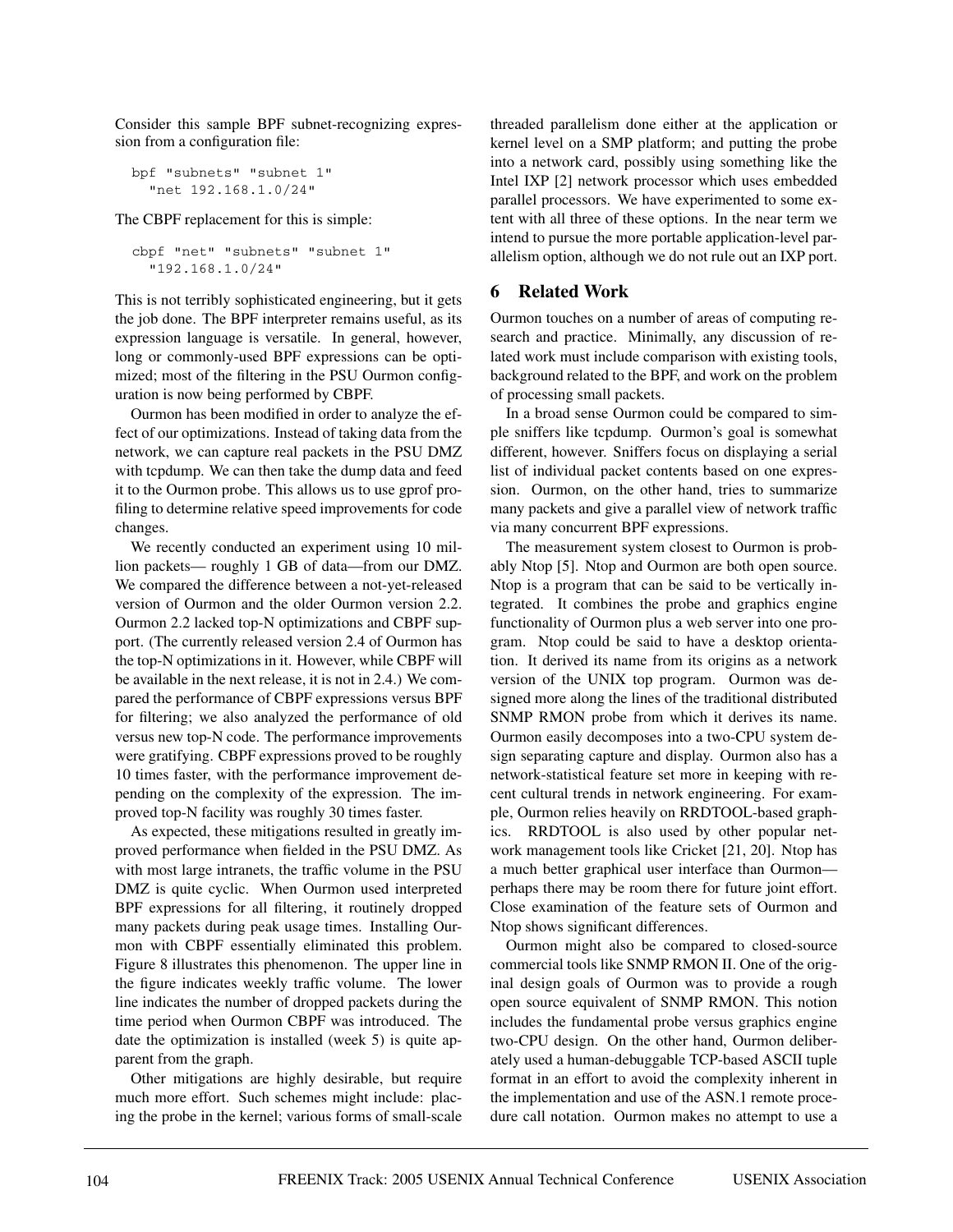

Figure 8: Packet losses without/with CBPF

standardized network protocol to join the probe and the graphics engine. On one hand, this inhibits interoperability of these components. On the other hand, it allows easy and unconstrained changes in component communication with each new version.

In a similar vein, Ourmon could also be compared to Cisco's NetFlow[1]. We should point out that there exist some open source NetFlow probes. However typically one encounters a NetFlow probe in a more expensive commercial router or switch. At least one open source NetFlow collector, NEye [13], is available; the reporting functionality of NEye does not yet appear to be comparable with that of the closed-source Cisco collector. NetFlow aggregates IP flows along the traditional lines of an IP flow tuple: IP src, IP dst, protocol, L4 src, L4 dst ports. Ourmon's new tuples, such as its TCP SYN tuple, tend to be targeted toward specific features interesting for anomaly detection. Commonly, these are statistics about a single IP source. Our not-yet-released experimental version of Ourmon includes statistical analysis based on Layer 7 payloads. This sort of analysis is currently impossible to perform using NetFlow, and it is difficult to see how small changes to the NetFlow architecture could accomodate it.

From the intrusion detection point of view, Ourmon and Ntop are somewhat similar. They are lightweight tools that show anomalous behavior via graphs. In contrast, an Intrusion Detection System (IDS) tool like Snort does signature-based analysis on every packet. One could argue that Ourmon is lightweight compared to Snort. Ourmon looks principally at the layer 1–4 network headers and almost entirely ignores the data payload. It is thus reasonable to expect that Snort's processing will be impacted even more than Ourmon's by flows consisting of high volumes of small packets. As Ourmon's analysis of data payloads increases, this difference may decrease. On the other hand, future versions of Snort might also be expected to increase their level of analysis. The bottom-line difference is simply that Ourmon is an anomaly detector and analysis tool, while Snort is primarily a signature-based IDS.

Other researchers have studied the problem of capturing high-volume flows of small packets. For example, Mogul and Ramakrishnan [11] describe the phenomenon of *receive livelock*, in which the network device driver bottom-half runs to the exclusion of higherlevel code that processes received packets. They present improved operating system scheduling algorithms that can lead to fair event scheduling, with the result that receive interrupts cannot freeze out all other operating system events.

One must consider that there is not a lot of time to process packets. A maximal packet flow of about 1.5 million small packets per second works out to approximately 700 nanoseconds per packet! Some sophisticated approach, such as improving the individual compute performance of various filter mechanisms or applying parallelism, is needed to attain adequate performance. A recent IDS [8] contains an interesting parallel hardware engine based on a flow slicing technique. This hardware reportedly improves Snort's performance under high packet loads. However constructing such a system in such a way that it effectively uses parallelism and yet remains cost-effective is a challenge.

Recently, researchers have been working on enhancements to the BPF with the goal of improving BPF per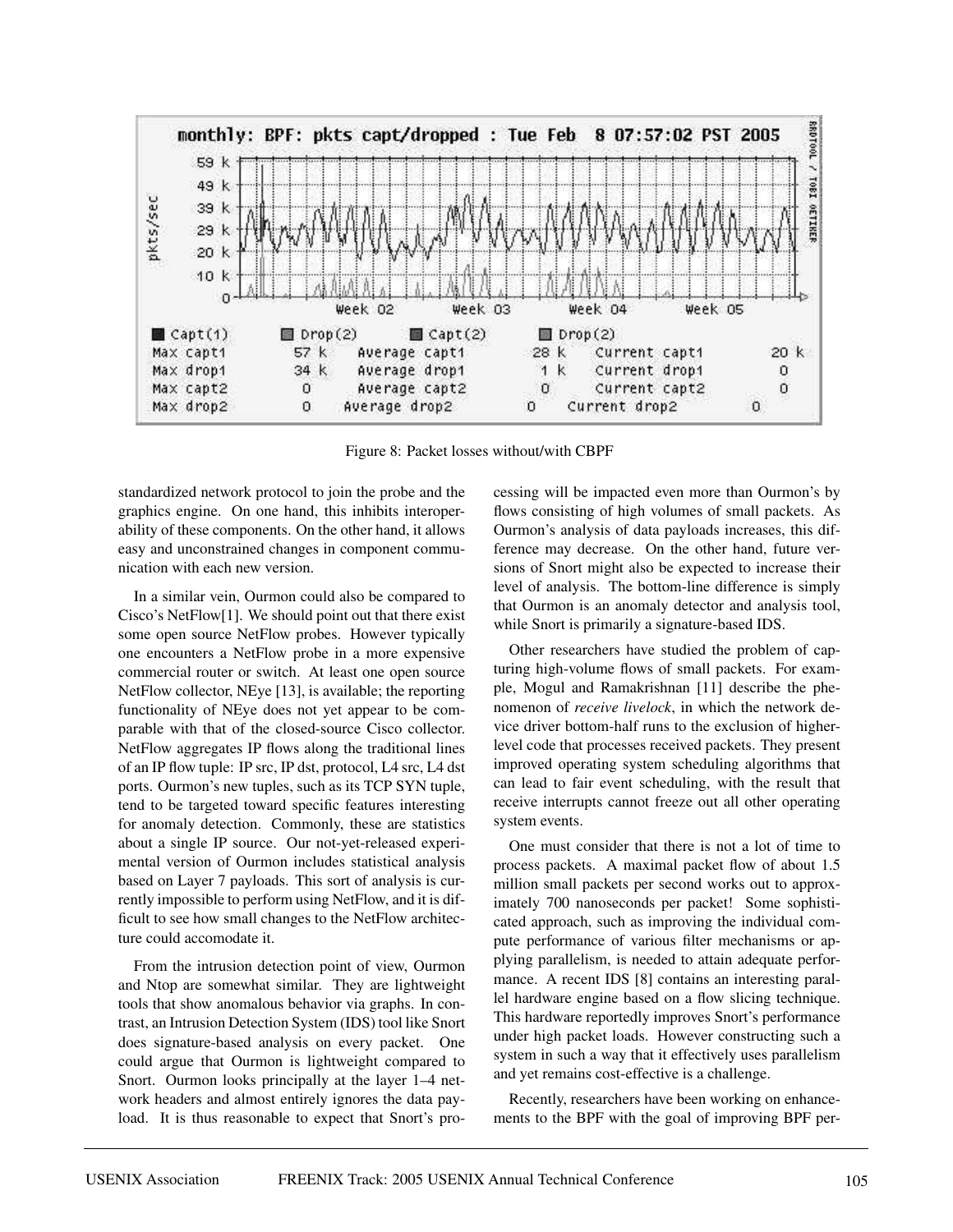formance. For example, the xPF system [6] expands the BPF to a general purpose computing machine by allowing backward branches. This provides the opportunity to enhance BPF performance by running filters entirely in-kernel. The BPF+ system [3] optimizes BPF performance using both machine-code compilation and various optimization techniques. Our CBPF, while much less sophisticated, echoes the goals and general method of this latter work.

### **7 Analysis**

Our experimental work leads to some interesting recommendations and observations:

- 1. The default FreeBSD BPF buffer size of a few KB/s was chosen for tcpdump on older, slower networks: this size is inadequate for more thoroughly monitoring a modern network. We suggest that modern UNIX/Linux kernels adopt a larger default buffer of at least 256 KB/s. This size should not unduly burden modern systems, and should improve the performance of most network monitoring tools. Network administrators should understand that a multimegabyte buffer on the order of 8 MB/s may be needed for a full network monitoring system such as Ourmon. Larger buffers should improve the performance of the Linux packet socket, should minimize the loss of large packets by network sniffing applications such as Snort.
- 2. Our BPF filters seem to have a kernel buffer cost associated with them. Our results suggest that there is a relationship between the amount of kernel buffer space needed to mask filter latency and the number of BPFs used in our application. Our tests seem to imply that the BPF mechanism is less costly than the top-N filter. However the BPF mechanism can have any number of expressions, and the expressions themselves can vary in complexity. It is thus hard to compare the BPF filter mechanism to the top-N filter mechanism in terms of compute power.
- 3. The real computation problem for the top-N system is that it is driven to extremis under attack attempting to cope with random IP source and/or destination IP addresses. The hash-based top-N algorithm will first search for the given flow ID, and then perform an insert if it fails to find the flow. Consequently random flows always cause an insert. This leads to an interesting research question: How can we deal with boundary conditions caused by random IP addresses without unduly impacting efficiency mechanisms meant for normal bursty flows?
- 4. Our 2 GHz Pentium-4 class computer cannot capture more than 10% of the minimum-sized packet

flow. Worse, if the computer is expected to perform actual application-level work using the data, the fraction of packets we capture without loss falls below 5%. Small packets mean big trouble.

This last item deserves extended discussion. Consider an IDS system such as Snort. A signature-based IDS system wants to run an arbitrary number of signatures over both the packet headers and the packet data, and may choose to store its measurement results in a database. Clearly per-packet processing times become quite large in this scenario.

Now consider the security principle known as *weakest link*. For example, Bruce Schneier writes [18]: "Security is a chain. It's only as secure as the weakest link." An IDS system incurs a significant risk when it drops a single packet. The dropped packet may be the one with the Slammer worm that will infect an internal host. Worse, a set of coordinated systems might launch a distributed DOS attack against an IDS monitor, first blinding it with small packets and then sneaking a one-packet worm payload past it. Packet capture for small packets at high rates is an important open security problem.

It should also be pointed out that the natural evolution of any network monitoring tool is toward more functionality at the expense of more work. For example, we have recently added many new kinds of list tuples to Ourmon in addition to our original top-N flow tuple. Many of these new tuples are useful for both network management and anomaly detection, We are also starting to expand our packet analysis work to Layer 7. In the extreme case, Snort and Ourmon could be combined.

In addition use of the Internet is always growing. When Ourmon was originally placed a few years ago in the PSU DMZ, we saw 20 K pkt/s at peak times. Now we see peaks of 40 K pkt/s. When both new tool features and packet counts grow, and these factors are combined with the possibility of large distributed attacks, it is fair to say that the computation overhead problem is nontrivial.

A related open research question: other than by trial and error, how does one determine if a measuring system is powerful enough to fit the needs of a certain network configuration? From real-world experience in our DMZ, we know that a 3 GHz P4 is challenged by 40 K pkt/s flowing from a moderately-loaded 100 Mb/s network connection. Such a system, however, may work well with a 10 Mb/s Internet connection. An administrator faced with 500 Mb/s peaks, or even an OC-3 (155 Mb/s) faces a difficult problem in specifying a hardware environment adequate for use with a signature-based IDS such as Snort, a network monitor and anomaly detector such as Ourmon, or even a firewall.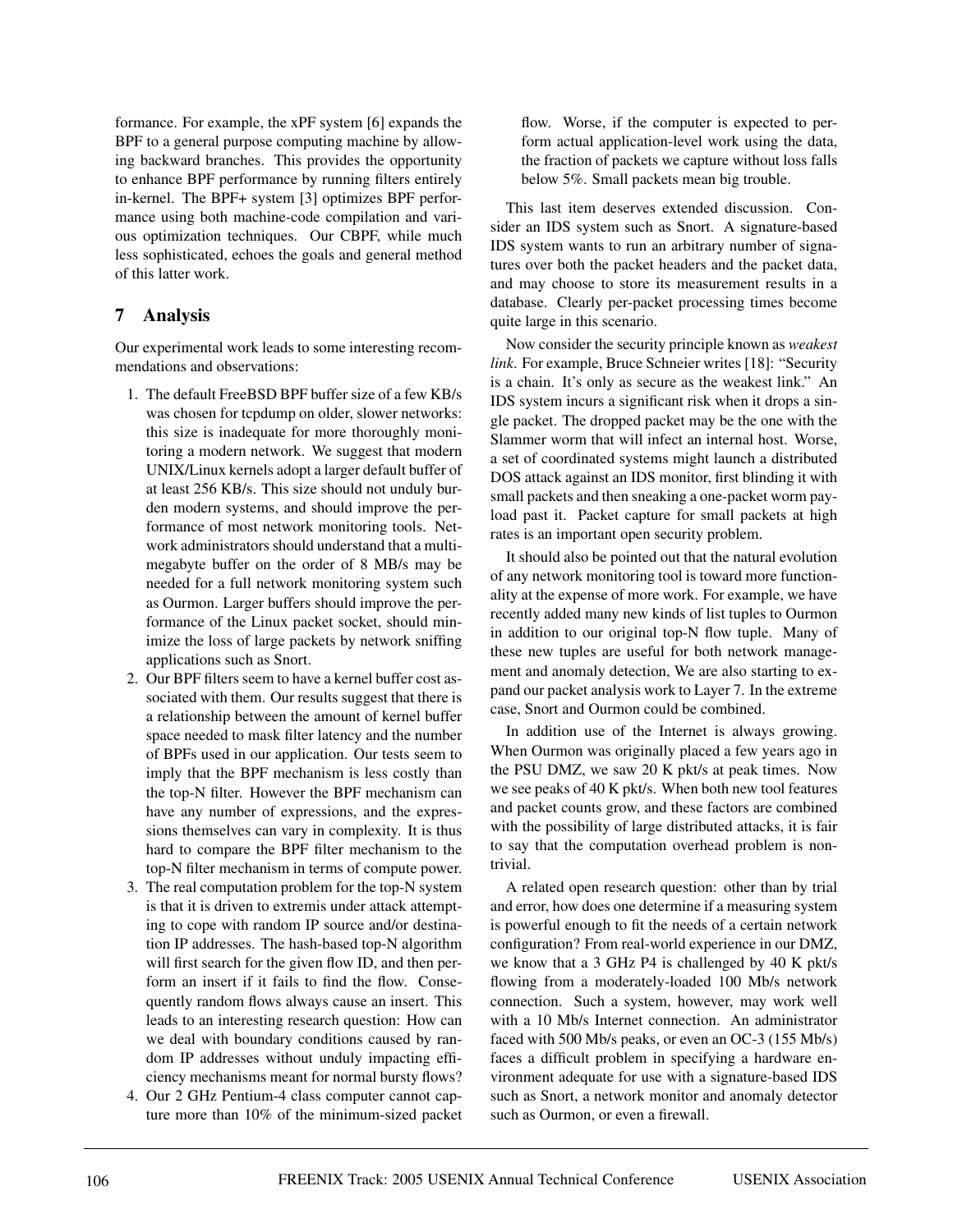Our future work will be aimed in several directions. We think that the small packet problem must be addressed. We plan to further investigate various parallel architecture notions. In particular, we are hoping that a threaded SMP solution will prove sufficient. This could lead to an open source multi-platform (BSD/Linux) probe.

Although we have not provided many details of our recent anomaly detection work in this paper, we believe that our recent work in the last year in that area has been promising. (See section 8 below for more technical information.) We intend to steer Ourmon further in this direction. For example, we are beginning to investigate lightweight Layer 7 payload scanning statistics that may help us find peer-to-peer applications as well as logical networks composed of IRC bots ("botnets"). We are also studying the effects of various statistical schemes for cheap classification of attackers and peer-to-peer applications.

We are in the process of bringing up an automated trigger-based packet capture facility. This facility allows us to specify a threshold for any BPF expression and for some of the top-N style graphs. Packets are captured during peak times in which a threshold is exceeded, and stored in tcpdump capture files for later analysis. This facility should prove useful in characterizing and analyzing anomalies reported by Ourmon.

### **8 Conclusion**

Ourmon is a novel tool for network monitoring aimed principally at anomaly detection and analysis. Experiments measuring the performance of both the underlying kernel BPF filter system and the Ourmon frontend filter systems have led to dramatic improvements in Ourmon's performance. Ourmon's probe uses the BPF and its CBPF in a flexible fashion, allowing the user to group a small set of related filter expressions into a single RRDTOOL graph. Ourmon also provides various graphs and reports about tuple lists keyed by flow IDs, IP source addresses, and L4 ports, which are intended to summarize statistically significant network events.

Ourmon fills an important niche in the open source network monitoring toolset. It also points up some fundamental performance issues in network monitoring. Addressing these issues in Ourmon has led, and should continue to lead, to improvements in general networking monitoring performance and a better understanding of these performance issues.

### **Availability**

Ourmon is freely available at http://ourmon.cat. pdx.edu/ourmon under the BSD License. More technical information may be found for the current release at http://ourmon.cat.pdx.edu/ ourmon/info.html.

### **9 Acknowledgements**

This work would not have been possible without the generous donation from the IXIA Corporation of an IXIA 1600 tester. We also wish to thank our graduate students Subha Singaram and Gayathri Nagabhushan for their help with the measurement project.

### **References**

- [1] Cisco Systems. Cisco CNS NetFlow Collection Engine. http://www.cisco.com/en/US/ products/sw/netmgtsw/ps1964/ products user quide chapter09186a00801ed569.html, April 2004.
- [2] M. Adiletta, M. Rosenbluth, D. Bernstein, G. Worich, and H. Wilkinson. The Next Generation of Intel IXP Network Processors. *Intel Technology Journal*, August 2002.
- [3] A. Begel, S. McCanne, S. Graham. BPF+: Exploiting Global Data-flow Optimization in a Generalized Packet Filter Architecture. *Proceedings of ACM SIGCOMM*. September 1999.
- [4] CERT Advisory CA-2003-04 MS-SQL Server Worm. http://www.cert.org/ advisories/CA-2003-04.html, November 2003.
- [5] L. Deri and S. Suin. Practical Network Security: Experiences with ntop, *IEEE Communications* Magazine, May 2000.
- [6] S. Ioannidis, K. Anagnostakis, J. Ioannidis, and A. D. Keromytis. xPF: Packet Filtering for Low-Cost Network Monitoring. In *Proceedings of the IEEE Workshop on High-Performance Switching and Routing (MPSR)*, May 2002.
- [7] Karlin, Scott, Peterson, Larry, Maximum Packet Rates for Full-Duplex Ethernet, Technical Report TR-645-02, Department of Computer Science, Princeton University, Feb. 2002.
- [8] C. Kruegel, F. Valeur, G Vignka, R. Kemmerer. Stateful Intrusion Detection in High-Speed Networks. In *Proceedings IEEE Symposium Security and Privacy*, IEEE Computer Society Press, Calif. 2002.
- [9] Leffler, et. al., *The Design and Implementation of the 4.3BSD Unix Operating System*, Addison-Wesley, 1989